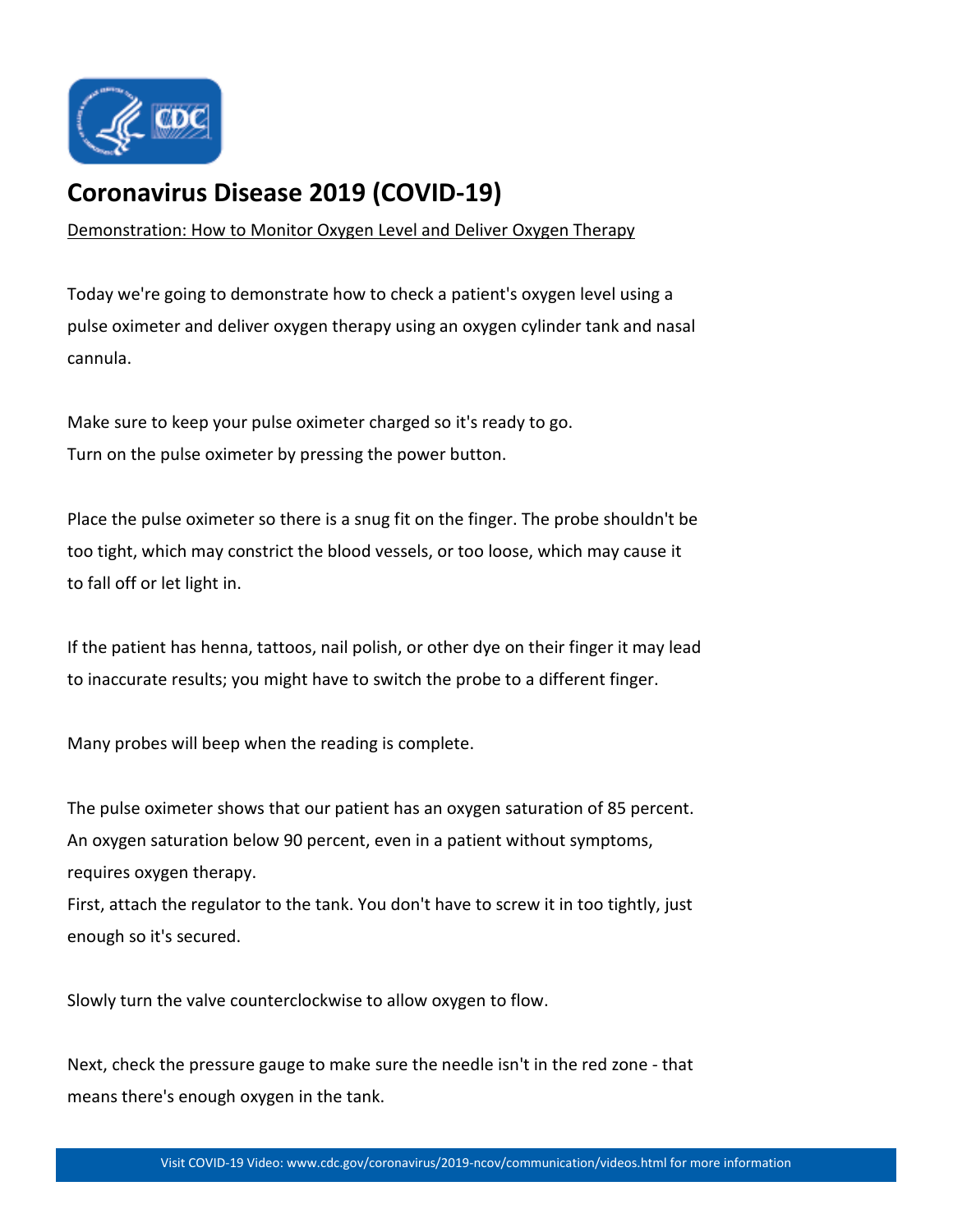The flow meter can be started at a flow rate of 0.5-1 liter per minute for neonates, 1-2 liters per minute for infants and older children, up to a maximum of 4 liters per minute for preschool and school-aged children, and up to a maximum of 5 liters per minute for adults.

Make sure that all the tubing is properly connected. If it's loose, tighten the connection.

If you aren't sure whether the equipment is working, place your hand in front of the nasal cannula to feel if oxygen is coming is out.

Since the patient is an adult, you can start the oxygen at 5 liters per minute.

The nasal cannula prongs should be facing down as you place them. For optimal results, make sure the person's nose is not blocked. The tubing will go over the patient's ears to keep it in place.

After the oxygen has been flowing for 15 minutes, check the patient's oxygen levels again using the pulse oximeter.

The patient's oxygen levels have come up to 96 percent. The goal saturation is above 90 percent. The target has been reached.

The patient may need continued oxygen therapy for multiple days or weeks. Options may include having them stay at the clinic if there is capacity or transferring them to another facility or hospital for continued oxygen therapy. There, providers can continue to monitor the patient's oxygen levels and wean the patient off of the oxygen therapy once they no longer require it.

Now that the patient's oxygen saturation is remaining above 90 percent, the patient can be reassessed every 4 to 6 hours or at least once a day to try decreasing the oxygen.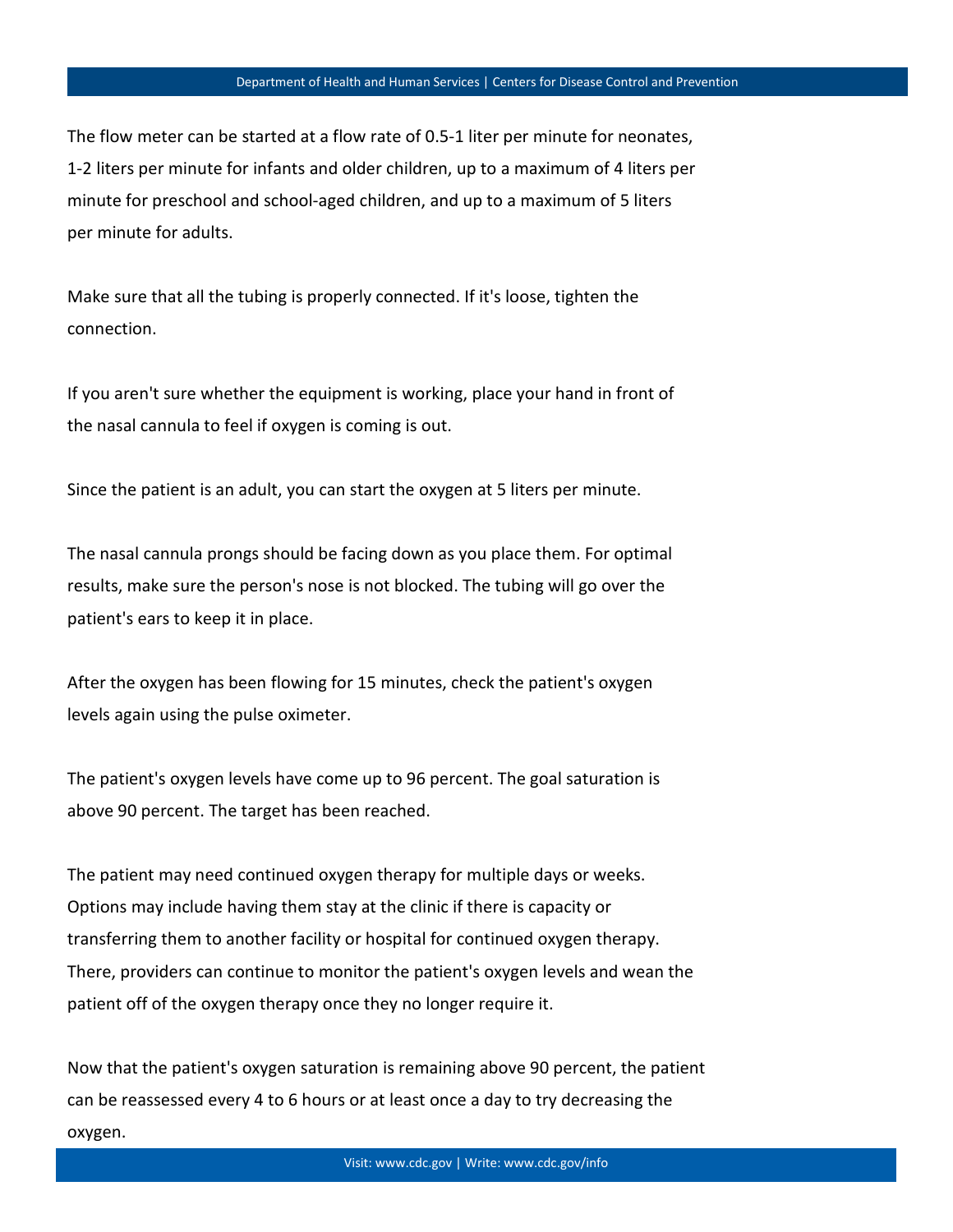If the patient's oxygen levels do not remain above 90 percent with the oxygen therapy, do not go above 2 liters per minute for children or above 5 liters per minute for adults using the nasal cannula. More intensive care is needed.

When you are done using the pulse oximeter, clean it gently with a disinfectant cloth or alcohol swab. Dispose of the nasal cannula.

This equipment is safe to use in children, adults, and pregnant women and can deliver life-saving therapy to people who need it.

Provider: What brings you in today?

Patient: I've had a cough and muscle aches for a few days and one of my friends was recently diagnosed with COVID-19.

Provider: Are you having any trouble breathing?

Patient: No.

Provider: I'm going to check your oxygen levels because some patients who have COVID-19 have low oxygen levels even without feeling shortness of breath.

Provider: Although you may not be having trouble breathing, your oxygen levels are lower than normal. This can happen with illnesses like COVID-19. I recommend starting oxygen therapy. Oxygen therapy can help bring up your low oxygen levels so your brain and heart can get the oxygen they need.

Patient: If you think it will help me... is it painful?

Provider: It's not painful.

Provider: I'm going to place these small tubes in your nose so you can breathe in the oxygen.

Visit: www.cdc.gov | Write: www.cdc.gov/info